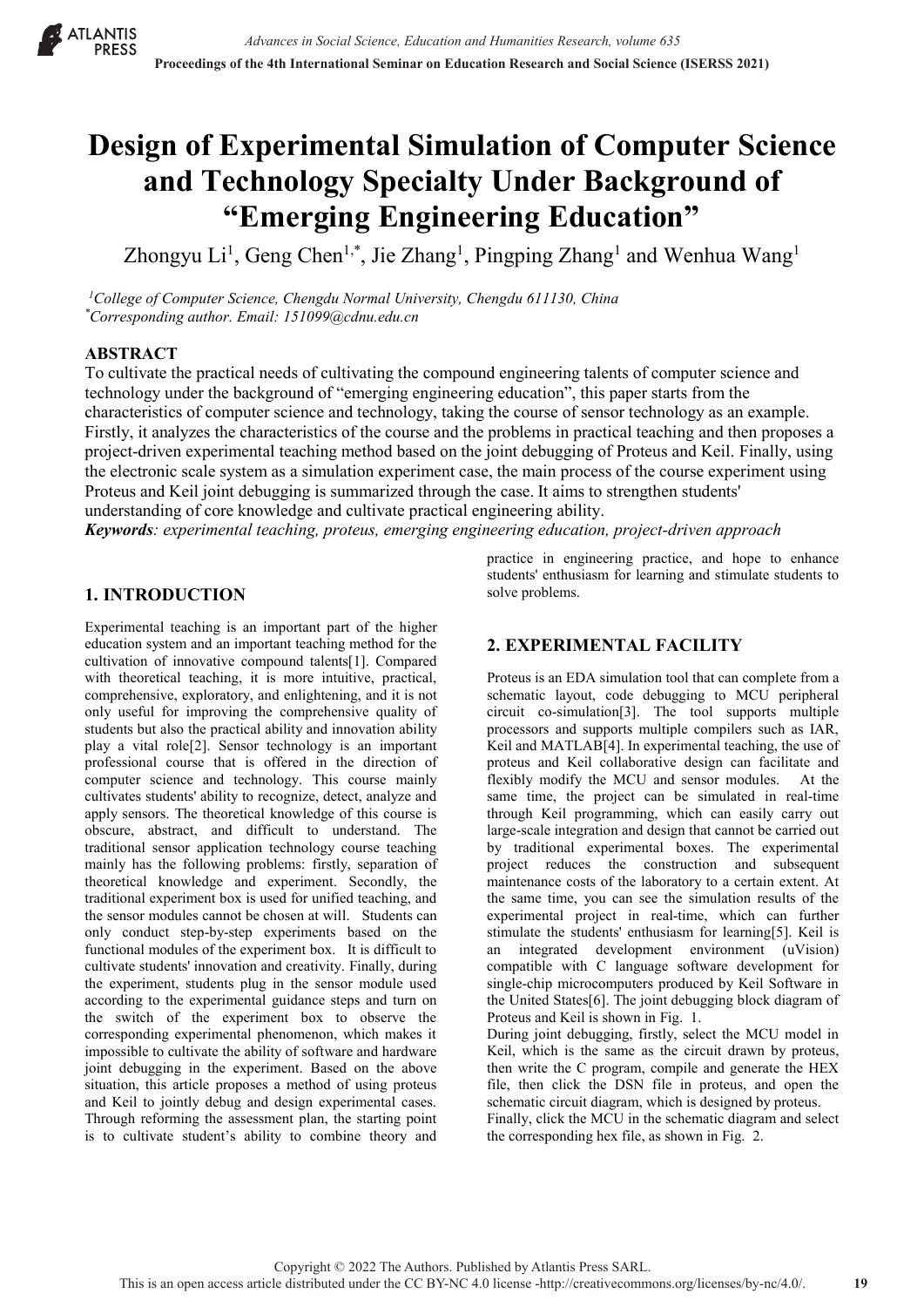

**Figure 1.** Block diagram of joint debugging of proteus and Keil.

| PCB Package:         | DIL40         | Hide All<br>▼ |
|----------------------|---------------|---------------|
| Program File:        | finalTest.hex | Hide All<br>▼ |
| Clock Frequency:     | 12MHz         | Hide All      |
| Advanced Properties: |               |               |
| Enable trace logging | No            | Hide All<br>▼ |
| Other Properties:    |               |               |
|                      |               | ٨             |
|                      |               |               |
|                      |               |               |

**Figure 2.** HEX file selection block diagram

## **3. EXPERIMENTAL TEACHING CASE**

In this experimental teaching case, an electronic scale based on MPX4115 is designed. By using the characteristics of the pressure sensor, the collected signal is first converted into a digital signal by the LTC1297 digitalto-analog converter and sent to the MCU, and then processed by the MCU and displayed to the LCD. Finally, enter the unit price amount through the small keyboard, and click the equal sign on the keyboard to display the total price of the goods on the LCD screen.

## *3.1. Function Analysis of Experimental Case*

This case requires students to apply the relevant knowledge of the pressure sensor to comprehensively develop and implement system functions. Firstly, the functional requirements of the system are reasonably decomposed and divided into several sub-modules. The hardware circuit is implemented on Proteus, and then the driving mode and signal transmission mode of each hardware circuit is analyzed. Finally, the driver of each hardware circuit is designed in Keil.

The system needs to perform weighing and pricing. The core is to collect the signal through the pressure sensor and transmit it to the MCU. Firstly, enter the unit price through the keyboard and transmit it to the MCU, and then display it on the display screen after comprehensive processing by

the MCU. Therefore, the system is composed of 5 major modules, which are respectively controlled as shown in Fig. 3.

In this case, an 8-bit MCU from Atmel is used as the controller, and mpx4115 is used as a pressure sensor to convert the weight of the cargo into an electrical signal. Then the signal is converted into a digital signal through the LTC1297 and sent to the MCU for processing. Enter the unit price of the item through the keyboard, and then press the equal sign key to display the total price of the item on the LCD. The students were more interested in the implementation of the experimental simulation case. The case applied the pressure sensor knowledge learned in the sensor course. Through the implementation of the case, the theoretical knowledge was applied to real life, so that students could truly feel that what they learned was applied. Through this experimental case, the students' ability to "combine theory and practice" has been cultivated.



**Figure 3.** System model diagram

# *3.2. Hardware Module Design*

The system module of the experimental case is shown in Fig. 3. Students can select components in the component library on the proteus simulation software during the decomposition of the experimental case. The system hardware circuit diagram of this case is shown in Fig. 4, and the simulation results are shown in Fig. 5 and Fig. 6.



**Figure 4.** Hardware circuit diagram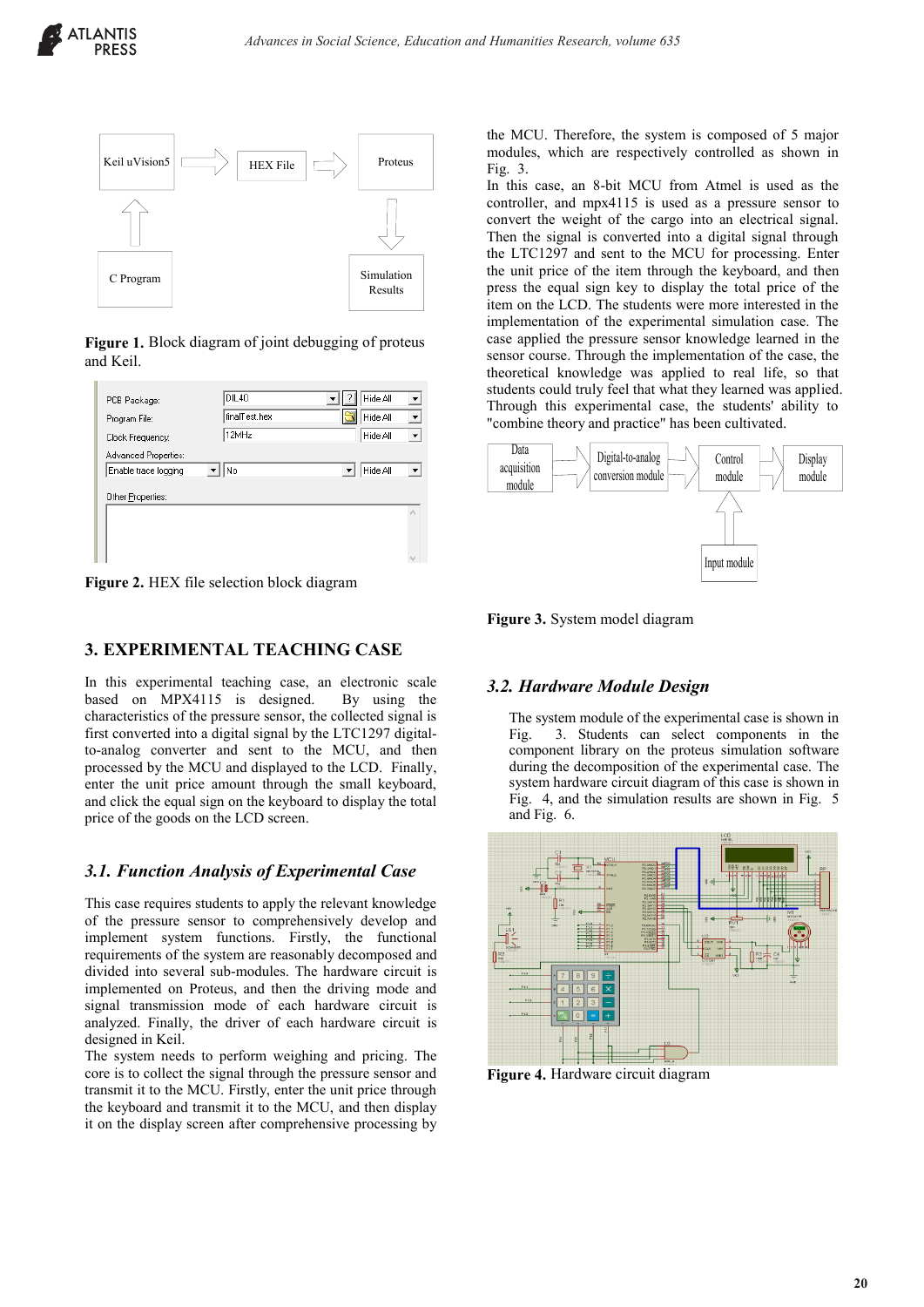

**Figure 5.** Simulation result 1



**Figure 6.** Simulation result 2

The system is designed with the smallest MCU system. The crystal oscillator is connected with two 22pf capacitors for frequency matching to achieve the purpose of correcting the frequency of the crystal oscillator. An external resistor is connected to the LCD data line. Its function is to filter and prevent static electricity. The connection between the display module and the MCU adopts a bus structure and a network label method. The first pin of the MPX4115 is connected with a resistancecapacitance element for signal filtering. Fig. 5 shows that the weight displayed on the LCD is 100 consistent with the data collected in mpx4115, and the price input is 6. The total value displayed in Fig. 6 is 600, and the result is exactly the weight multiplied by the price, and that is the total price of the item.

## *3.3. Software Module Design*

The software module is shown in Fig. 7 and 8. The program in this case is written in C language. Because Proteus itself cannot be compiled and debugged, this experimental case uses the joint debugging method of Keil and proteus. The C program is developed in the Keil uVision integrated development environment, and the final compiled hex file is "downloaded" to the MCU. The software part of this experimental case must first be decomposed into software sub-modules according to the hardware modules, and then the overall flow chart must be designed, then the subroutines of each module must be written according to the divided sub-modules, and finally integrated into the main function. The software of the case can be divided into two major parts: one part is the system initialization operation, and the other part is the operation of data collection, processing, and display.



**Figure 7.** Main program diagram



**Figure 8.** Program flow chart

#### **4. TEACHING IMPLEMENTATION**

The experimental teaching case is a comprehensive application of sensor technology, electronic technology, and programming technology to solve practical problems in life. Therefore, in the teaching process, the teacher must decompose the comprehensive project, and at the same time allocate the corresponding experimental hours to each sub-module, and finally integrate the various sub-modules.

## *4.1. Decomposition of Experimental Tasks and Assessment*

This experimental case is a comprehensive experiment. According to the situation of our students, the project can be designed to be 12 periods. The allocation of period and the evaluation are shown in Table 1 and Table 2. During the implementation of the experiment, the main difficulty is data collection and storage. Most students have more problems with the implementation of sampled value storage code. Since the analog-to-digital converter in this case uses the LTC1297 module, which uses a differential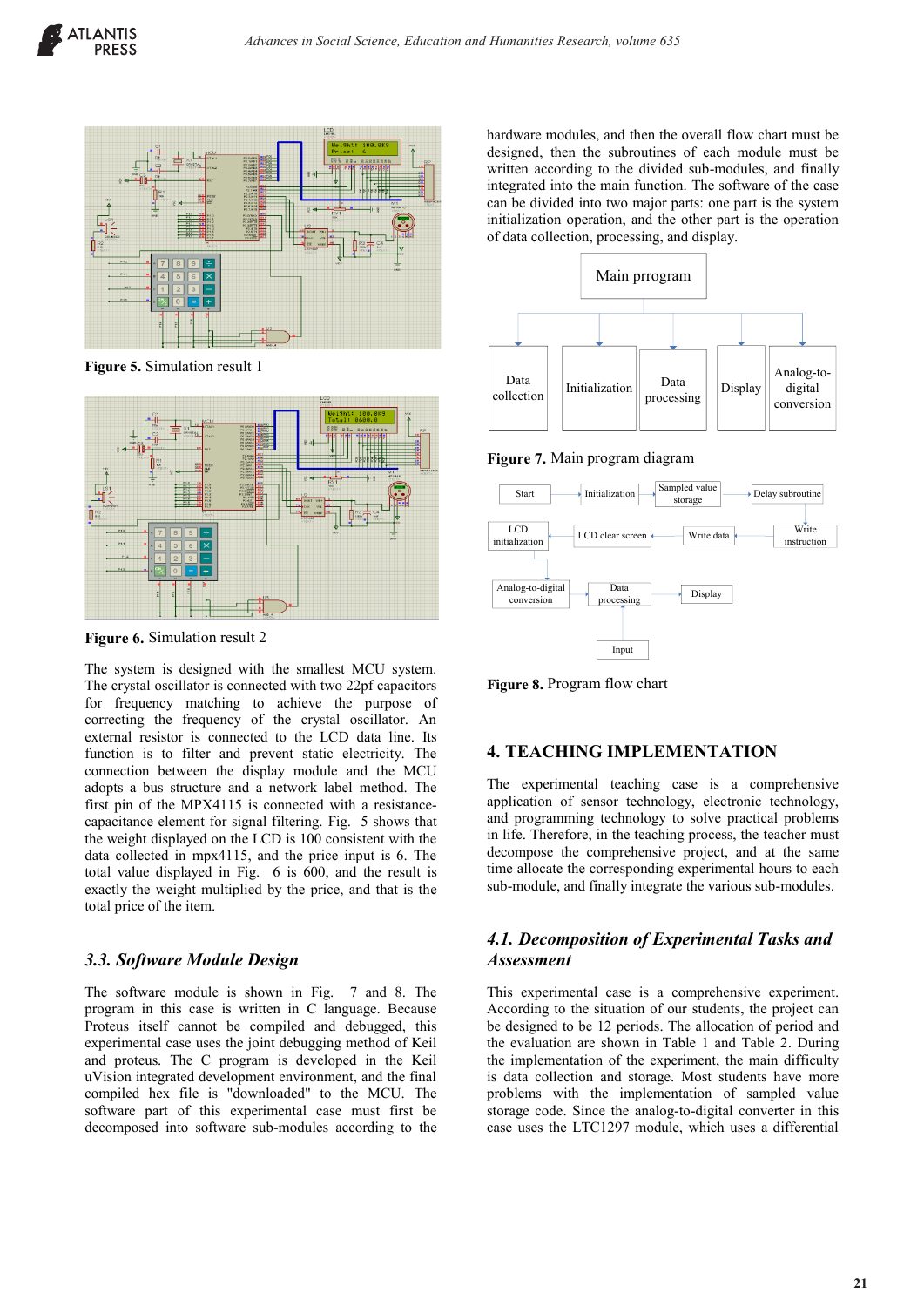mode, there are certain difficulties in programming. To enable most students to complete the task and achieve the teaching goal in the code implementation process. Before the subtask module is carried out, first send the LTC1297 chip manual to the students for learning, focusing on the working principle and working methods, and then send the application case code of the chip in other projects to the students for self-study.

**Table 1.** Task decompose table

|                       | <b>Class Hours Allocation and</b> |                            |  |
|-----------------------|-----------------------------------|----------------------------|--|
| <b>Subtask Module</b> | <b>Assessment Content</b>         |                            |  |
|                       | <b>Class hours</b>                | <b>Assessment</b>          |  |
|                       | allocation                        | content                    |  |
| Task 1: data          |                                   |                            |  |
| acquisition and       | 1                                 |                            |  |
| sampling value        |                                   |                            |  |
| storage module        |                                   |                            |  |
| Task 2: analog-to-    |                                   | Hardware circuit<br>design |  |
| digital conversion    | 1                                 |                            |  |
| module                |                                   |                            |  |
| Task 3: input and     | 1                                 |                            |  |
| display module        |                                   |                            |  |
| Task 4: data          | 1                                 |                            |  |
| processing module     |                                   |                            |  |
| Task 5: data          |                                   |                            |  |
| acquisition and       | 1                                 | Software                   |  |
| sampling value        |                                   |                            |  |
| storage module        |                                   |                            |  |
| Task 6: analog-to-    |                                   |                            |  |
| digital conversion    | 1                                 |                            |  |
| module                |                                   | programming                |  |
| Task 7: input and     | 1                                 |                            |  |
| display module        |                                   |                            |  |
| Task 8: data          | 1                                 |                            |  |
| processing module     |                                   |                            |  |
| Task 9: System        |                                   | Software and               |  |
| debugging and         | 1                                 | hardware joint             |  |
| operation             |                                   | debugging                  |  |
| Task 10: project      |                                   |                            |  |
| demonstration and     | 3                                 | Project defense            |  |
| defense               |                                   |                            |  |

When students use Proteus to design the system hardware circuit, they are required to study the data manuals and recommended reference circuits of several chips such as 1206A, AT89C51, LTC1297, MPX4115, etc. in advance. So that students can comprehensively use the I/O pins of the single-chip microcomputer for control and data transmission. The students in our college have the basis for project development using single-chip microcomputers and their peripheral circuits. Therefore, at the level of system hardware circuit design, they only need to further study the recommended reference circuits in the relevant chip data manuals. During the debugging process, students may encounter that the LCD screen does not display content. At this time, students need to check in the hardware and program whether there is a connection error and the code

port definition error according to the definition of each data pin in the 1602A user manual.

**Table 2.** Evaluation table

|                                                | <b>Standards and Points</b>                                                                                                                                                                                                                                                                                                                                     |                                                                                                                                                                                     |  |
|------------------------------------------------|-----------------------------------------------------------------------------------------------------------------------------------------------------------------------------------------------------------------------------------------------------------------------------------------------------------------------------------------------------------------|-------------------------------------------------------------------------------------------------------------------------------------------------------------------------------------|--|
| Assessment<br>Content                          | <b>Evaluation criteria and</b>                                                                                                                                                                                                                                                                                                                                  | Achievement                                                                                                                                                                         |  |
|                                                | score (100 points)                                                                                                                                                                                                                                                                                                                                              | <b>standards</b>                                                                                                                                                                    |  |
| Hardware<br>circuit design                     | 1. Use Proteus to draw<br>the correct hardware<br>circuit.<br>2. The module layout is                                                                                                                                                                                                                                                                           | 10 points for<br>completing<br>item $1, 5$<br>points for<br>item 2 and 5<br>points for<br>item 3, and<br>10 points for<br>item 4, 30<br>points in<br>total                          |  |
|                                                | reasonable, and the<br>connection is not bent.<br>3. The names and values<br>of pins and components<br>are clearly and correctly<br>marked.<br>4. The schematic can be<br>simulated correctly.                                                                                                                                                                  |                                                                                                                                                                                     |  |
| Software<br>programming                        | 1. The program has no<br>grammatical errors.<br>2. The program logic is<br>clear and there is no<br>ambiguity.<br>3. The program is highly<br>readable and the<br>comments are clear and<br>easy to understand.<br>4. Convenient for<br>secondary development<br>and maintenance of the<br>program.<br>5. The program adopts a<br>structured design<br>concept. | 10 points for<br>completing<br>item $1, 5$<br>points for<br>item $2, 5$<br>points for<br>item 3, 5<br>points for<br>item 4, and 5<br>points for<br>item 5, 30<br>points in<br>total |  |
| Software and<br>hardware<br>joint<br>debugging | 1. The system can run<br>and display.<br>2. The operation is<br>correct and the display is<br>clear.                                                                                                                                                                                                                                                            | 10 points for<br>completing<br>item 1, 10<br>points for<br>item 2, 20<br>points in<br>total                                                                                         |  |
| Project<br>defense                             | 1. The project is clearly<br>explained.<br>2. Students can answer<br>the teacher's questions<br>correctly.<br>3. Students have new<br>insights and innovative<br>ideas on the project                                                                                                                                                                           | 10 points for<br>completing<br>item $1, 5$<br>points for<br>item $2, 5$<br>points for<br>item 3, 20<br>points in<br>total                                                           |  |

This case is a comprehensive design experiment, so the experimental results of the project can be comprehensively evaluated from the four levels of software, hardware, system operation, and project defense. To a certain extent, this evaluation method avoids the problem of a single